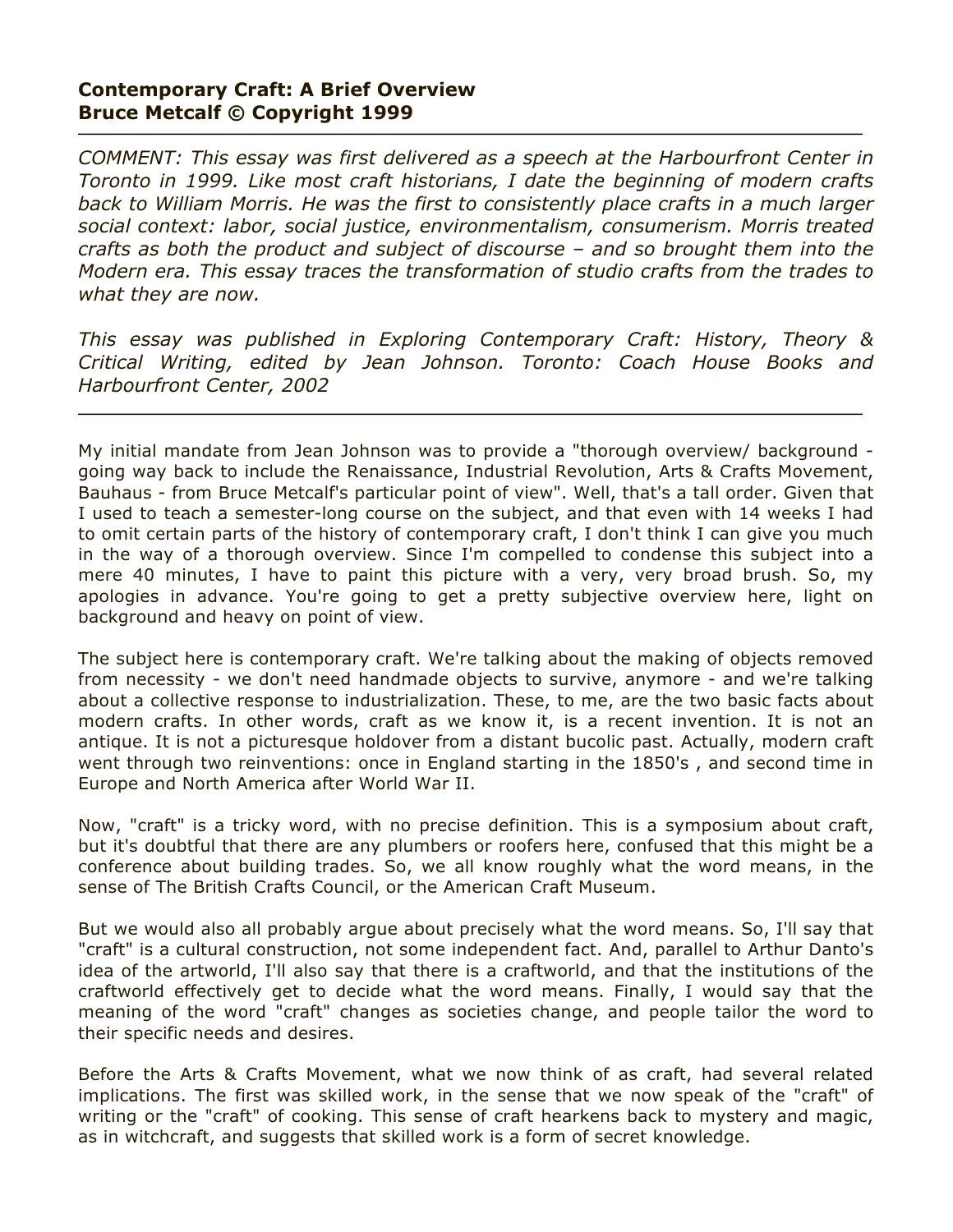Craft, from our retrospective view, also meant the decorative arts. Generally, this term denoted hand-made luxury goods for use and display inside buildings, and for use and display on the human body. The use of the word "arts" suggests a certain high-toned quality, setting up an opposition between a couch, and, for instance, a hand tool. The couch might wind up in an art museum, under the purview of a decorative arts department, but the tool remained anonymous and invisible, not worthy of preservation until the early part of this century.

Craft also meant trades and folkways. That is to say, there were long traditions of preindustrial production of hand-made objects, from roof thatching and chair-bodging, to weaving homespun and carving treen. Some of these trades became professionalized, organized into guilds and unions, as with metalsmithing. Over the course of the 18th and 19th centuries, some of these trades adapted to industrialization, as the trade of metalworking evolved into the trade of machining. Other trade skills, like hand-setting type for printing, faded under the onslaught of modern technologies.

Folkways, which tended to take place in and around the home, were eroded by the availability of mass-produced consumer goods. Why weave a coverlet when you could buy one at the local store? But various folk traditions continue in pockets, particularly on the margins of consumer culture. A few of these traditions even survived long enough to become celebrated and exploited, as in Navajo weaving and pottery.

All these senses of the word "craft" survive today. I hear advertisements promoting "handcrafted" beer, which reflects the idea of craft as skilled and careful work. Obviously, the decorative arts are healthy, particularly in well-funded museums and in the antique marketplace. And the trades are doing just fine, as long as they serve the needs of homeowners and industry. And folk crafts survive, particularly in poor countries where mass-production has not fully penetrated the marketplace.

But the "craft" that is the subject of this symposium, is not fully any one of these categories. It's my contention that the craft under discussion here is a recent invention, a social adaptation in the face of industrialization. In fact, I could reasonably claim that modern craft was invented by William Morris, when he decided in 1856 to furnish his apartment on Red Lion Square. Morris and his buddies had a collection of pseudo-medieval furniture made up, which they intended to paint with scenes of chivalry and legend.

I would suggest that Morris created a new category of objects. These things were not only luxury interior decor, nor were they only the products of a trade. They are craft in the fully modern sense. They had several important characteristics, which were fleshed out over the next 40 years of the Arts & Crafts Movement.

First of all, they were theorized. They were both the product and subject of discourse. Like many of his contemporaries, Morris was profoundly influenced by John Ruskin, and particularly by the passages from "The Nature of Gothic" that talked about labor. Ruskin was speaking directly about the differences between carving Gothic architectural ornament, and carving Classical ornament, and stating emphatically that the quality of labor was vastly different. It took no special imagination to see that Ruskin's critique could be applied to factory labor of any kind, and that "The Nature of Gothic" addressed social conditions of Victorian England. So, while the Neo-Gothic style was hardly new, it was new to regard furniture as being aligned with a social critique. With Morris, craft entered a world of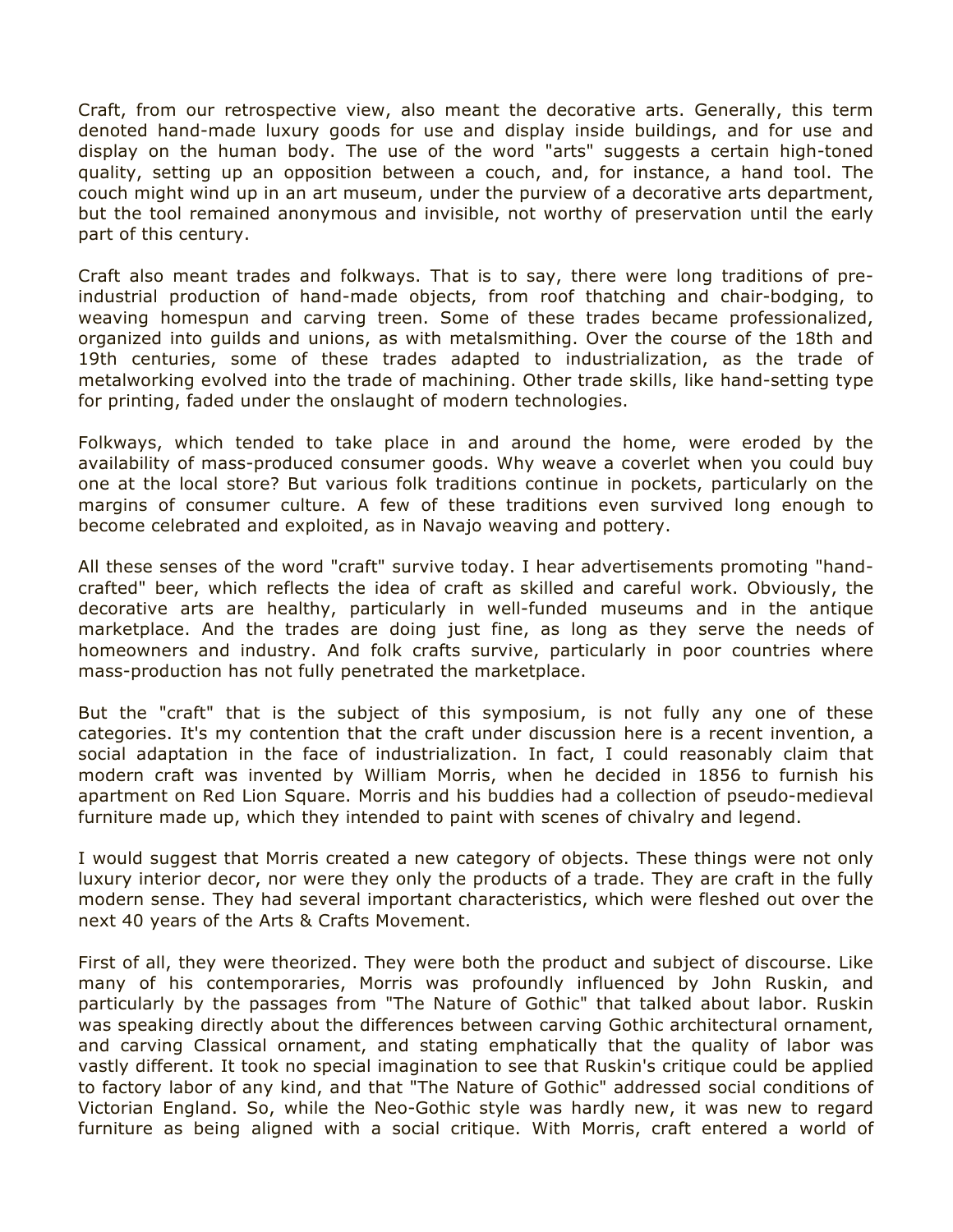## theory.

Secondly, while Ruskin was speaking about the dignity of labor, Morris practiced it. Morris carved wood, embroidered, painted furniture, dyed fabrics, wove tapestries, illuminated manuscripts, set type and printed books. Perhaps it's difficult to imagine how shocking this must have been to his contemporaries, for whom painting was about as far as a gentleman could go in the world of physical labor. But Morris got his hands dirty, and he was legendary for getting completely engaged in one type of handwork or another. He spent several years with his hands and arms dyed blue from indigo: he literally carried the stain of hand labor. I think Morris broke an important barrier, for he made it possible for his many followers to engage in work that had previously been reserved for the lower classes. He gave handwork a classlessness that survives to this day.

Not only did Morris pull handwork out of the working classes, but he put women's work on an equal footing with men's. Morris was an early enthusiast of embroidery, and stitched objects became an important staple of the Arts & Crafts Movement. While it's true that embroidery was often the preserve of women, it's also true that the many Arts & Crafts exhibition societies would place these embroideries on equal terms with the work of men. In fact, stitchery became an icon of reform: when the Belgian painter Henri Van de Velde started to embrace Arts & Crafts ideals, his first notable work was a fabric appliqué, "Angel Watch", in 1893.

Van de Velde's defection was not unusual. As the Arts & Crafts Movement progressed, and as it became allied with the Aesthetic movement, it was generally held that art and craft had equal aesthetic potential. Much of this attitude might be traced to the era's great admiration for imported Chinese and Japanese ceramics. So, it was not unusual to find an aesthete having her portrait painted along with an admirable vase, the whole mise-enscene amounting to an argument for parity between pots and paintings. And many painters behaved as if this was true. For instance, Edward Burne-Jones painted on furniture and designed jewelry. Others, like van de Velde, gave up painting for careers in design. In general, a craft object was assumed to be able to satisfy the same level of expectations brought to a painting or a sculpture. Beauty was not confined to the fine arts. Of course, such open-mindedness was short-lived, and craft has again been demoted to the status of aesthetic also-ran.

To me, the most important contribution of the Arts & Crafts movement was to tie aesthetics to social awareness. As I said, one of the movement's primary inspirations was Ruskin's "Nature of Gothic", and the crucial passages are his critique of the mechanization of human labor. Ruskin had the vision to critique architecture on the basis of how it was made, and how the laborer was forced to work. These passages are a key document of the Movement, and they remain, in some ways, an urgent message.

Ruskin's genius was to move attention away from a "disinterested" contemplation of an artwork, and toward a broader examination of the society from which the work emerges. Before the fact, Ruskin challenged the doctrine of Greenbergian Modernism, and the whole concept of the autonomous art object. It was no accident, then, that Morris became a socialist, or that the Bauhaus was concerned with the well-being of the working class. To my way of thinking, the alignment between craft and social engagement for the next century, can be traced back to Ruskin.

In its original form, the Arts & Crafts Movement was a reaction against the dominant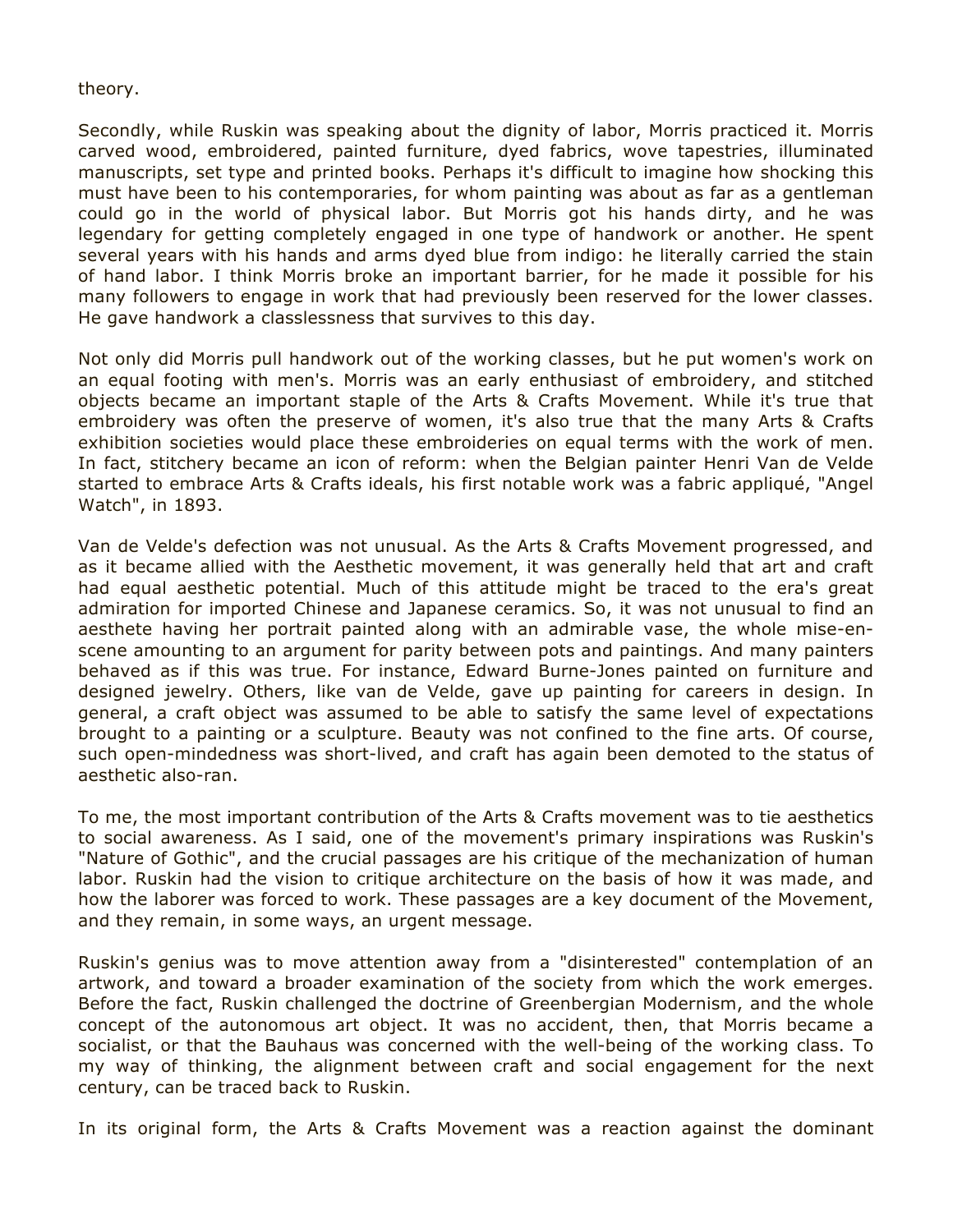culture of its time: against mass-production and shoddy goods, against factory labor, against ugliness, and against capitalism. In the twentieth century, I think most observers have conceded that the factory system is unavoidable, and that a more legitimate complaint is against the exploitation of workers rather than the existence of the system in the first place. Similarly, we have seen that not all mass-produced goods are bad, and that machines are capable of making very good, useful, and even beautiful things. And, some of us have concluded that the socialist dream of state ownership of the means of production can lead to crimes and inefficiencies at least as great as those of the capitalist system.

But I think it's important to remember that craft is still an opposition, just as it was more than a century ago:

Craft still stands against the anonymity of mass-production, and for the personalized object.

Craft still stands against ugliness, and, on occasion, for beauty.

Craft still stands against big-money capitalism, and for small-scale entrepeneurship.

Craft stands against corporate labor, where most workers are replaceable parts in a bureaucracy, and for individual self-determination.

Craft stands for the rich potential the human body at work, and against disembodiment in all its forms.

Craft continues to be a social movement, often intuitive and without leadership. I see craft as a collective attempt to relocate personal meaning in a largely indifferent world. As a teacher and observer, I constantly see how craft functions as a vehicle to construct meaning, and how it gives substance and dignity and grace to individual's lives. Furthermore, I suggest that any history of contemporary craft would have to account for this fact.

\* \* \* \* \* \* \* \* \*

The first reinvention of craft had international repercussions in Germany and Austria, in Scandinavia, and in the U.S. and Canada. It supplied a persuasive argument for the production of a new kind of handmade object - one with an ideological grounding - and energized thousands of people for decades.

In England and the U.S., the Arts & Crafts Movement had lost much of its momentum by World War I. It had become strongly identified with a particular visual style, and that style had become passé. In the States, one of it's most passionate leaders, Elbert Hubbard, went down on the Lusitania in 1915. Gustav Stickley, the other great American popularizer of Arts & Crafts, overexpanded his business just before the war. His Craftsman Workshops collapsed, also in 1915.

But Arts & Crafts ideals lived on in people like Bernard Leach and Eric Gill, and in institutions like the manual arts education movement in the United States. After the turn of the century, teaching crafts became an important part of higher education, and not just in art schools. For instance, I heard it said the Wisconsin State University system once required all students to take at least one manual arts course. One of these courses was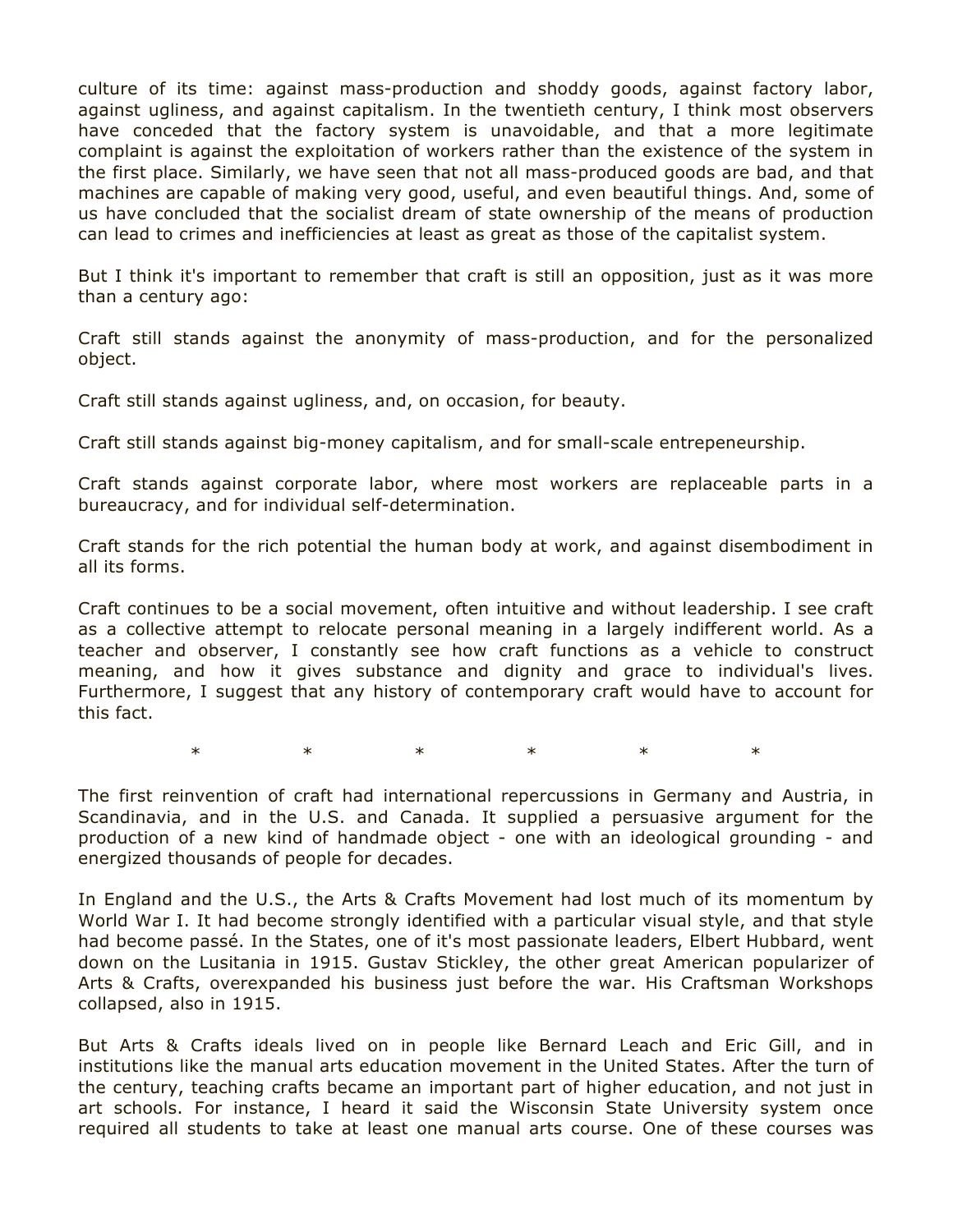pewter-working, and to this day Wisconsin continues to be a center of that particular craft.

Arts & Crafts ideals also survived, somewhat modified, in the teachings of the Bauhaus. While the later Bauhaus emphasized new materials and new technologies, the Bauhaus program also insisted that every student master a particular material. The theory was that, before one could design effectively, one must thoroughly understand how a material could be worked. And, of course, for many of the workshops, the other goal was industrial production, for which handmade objects might serve as prototypes.

In the Bauhaus workshops, craft was first tied to the concept - and the style - of modernity. The form of Modernity was held to be geometric, free of ornamentation, and highly abstract. The teapot designs of Marianne Brandt illustrate the Bauhaus style perfectly. But Modernity was held to be far more than a style: it was intended as a kind of manifesto. First, the unadorned, geometric form language was held to express the new industrialized society, as a visual analog to machines themselves. Second, the Bauhaus style was claimed to be simple, hygienic, and affordable, thus improving quality of life for the masses. And thirdly, the style represented a collaboration between individual designer/craftsmen and industry. The individual designer suppressed her desire for idiosyncratic self-expression, for the higher purpose of serving society. If there is an anonymity in late Bauhaus design, it was fully intended.

What you have is an ideological shift away from Ruskin's concern for the laborer at work. The Bauhauslers apparently assumed that mass-producing its designs in some factory would be bearable, at least. I have never found a single reference to the quality of labor, when it comes to the Bauhaus products. Instead, the Bauhaus, in spite of its socialist leanings, focuses attention on the laborer at home, as consumer. Presumably, the laborer would be made happier by having his Bauhaus chair, lamp, table, and carpet. And, it should go without saying that the Bauhaus emphatically rejected the historicism of William Morris's medievalism. According to the theory, modern style could not accommodate history.

It was the alignment of Modernity and handwork that produced the second reinvention of craft, particularly in the United States. Some readers may be familiar with the story about U.S. servicemen and women returning to civilian life in the late 1940's, and the passage of the "G.I. Bill". This legislation provided a free college education to any ex-soldier who wanted it, and one result was an exponential growth in craft education at the college level in the U.S.

Many of these ex-soldiers were deeply suspicious of the regimented life in the armed services, and were looking for an honorable vocation in which they could remain relatively independent, and be their own boss. In addition, those few soldiers with some visual sophistication were stimulated by the ferment in postwar artistic culture. This was the era of "free art" and "free jazz", when European avant-garde met the native culture of be-bop. Art and music were throwing off the conventions of representation and orchestration: the new art was abstract and improvised. To be an artist was to be a pioneer. In this atmosphere, craft work offered a way to participate in the new visual culture without having to starve: a marriage of art, self-determination, and business.

The story of the metalsmith Ronald Pearson is not unusual. After a stint in the Merchant Marine, Pearson took classes at the School for American Craftsmen, but never graduated. While still a student, he bought an old spinning lathe, made a chicken coop into a studio, and went into production. At different times he was a retail shop owner, designer for a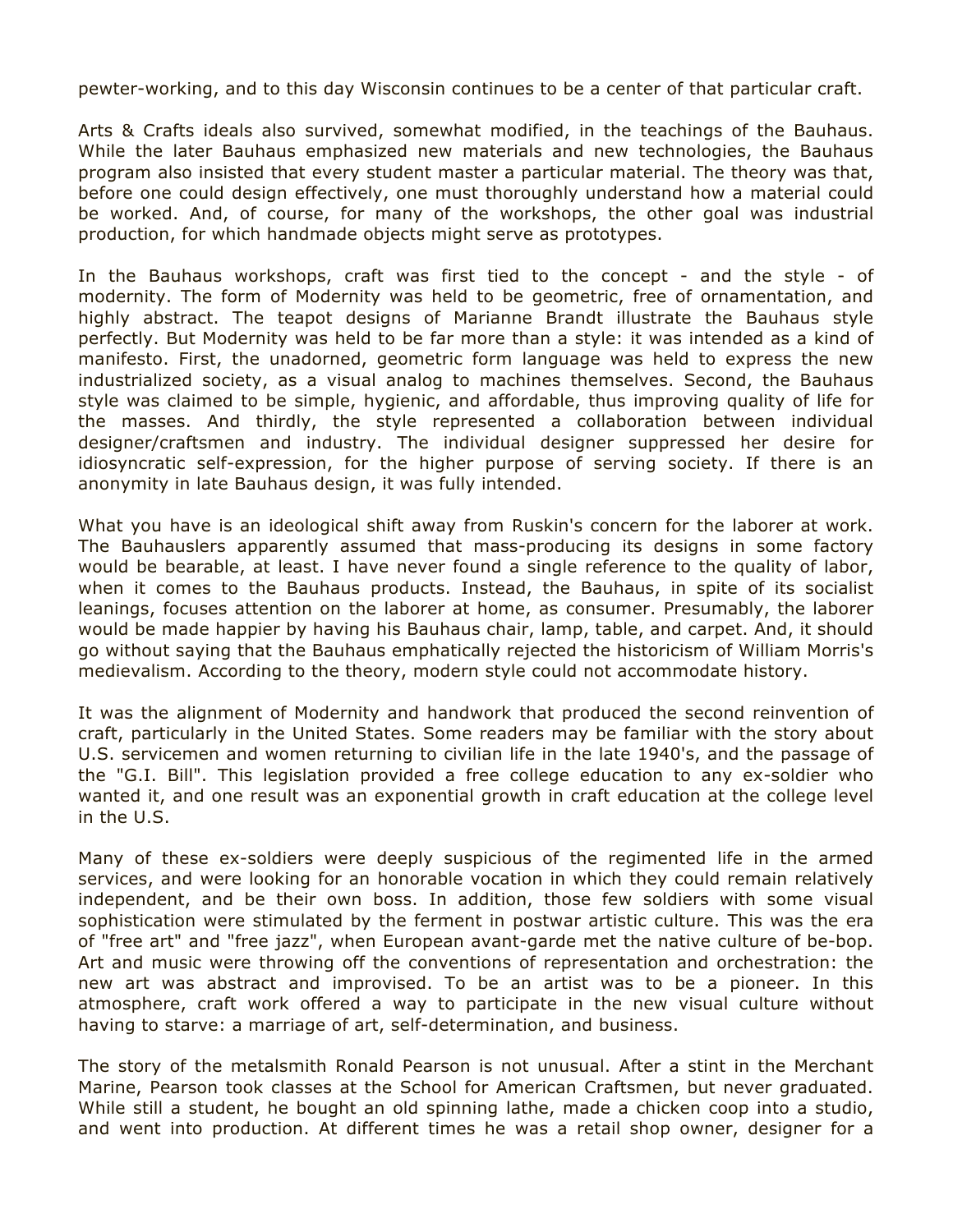large jewelry manufacturer, and operator of his own jewelry production company. All of his work was informed by the prevailing tastes in Modernism: simple, elegant, and adventurous. Like Jack Lenore Larson, John Prip, Harry Bertoia, and many others, Pearson could produce his own work, and also design for industry. He worked comfortably in the marketplace, making objects for interiors, for the home, and for personal adornment. Pearson was a true "designer-craftsman", in the sense promoted by the Bauhaus.

A slightly later development was the idea of the "artist-craftsman". In this model, the craftsman looks to the artworld for a stylistic or conceptual framework. Of course, in the fifties, that meant abstract expressionism. And obviously, in American crafts, the most prominent example of a craftsman embracing the ethos of Ab-X is Peter Voulkos.

Voulkos started out as a talented and somewhat iconoclastic potter. The story goes that Voulkos taught a ceramics course at Black Mountain College in the summer of 1953, and then visited New York as a guest of M.C. Richards. There he met Franz Kline, Philip Guston, Robert Raushenberg and others, and got a close-up look at the New York School. Back in California, he started to punch and rip and stack his clay, making pots that can only be described as abstract expressionist. Like an "action painter", Voulkos would energetically throw his medium around, improvising until he achieved a satisfying abstract composition. Presumably, Voulkos's pots expressed some agitated inner state, and there are dozens of pictures of Voulkos at the wheel, grimacing wildly, making sure his audience knew he was chock-full of untamed emotion. These pots exploded on the national scene in the fall of 1956, featured in a major Craft Horizons article. Crafts have never been the same.

I should point out that Voulkos, like many of the artist-craftsmen (and women) who followed him, was subsidized. He taught from 1954 until 1985, and the teaching job afforded him a great deal of freedom and flexibility. It's a lot easier to be an artist when you have a regular paycheck coming in.

I also find it interesting that the socialist leanings of English Arts & Crafts and of the Bauhaus, were rarely taken seriously in the United States. In fact, I don't believe anybody, anywhere, seriously thinks craft can be an effective agent for inciting socialist revolution. The grand overhaul of society envisioned by Morris and many others, seems to have become a dead issue. Perhaps a few craft practitioners think that their work can be a reminder that social justice is still a noble and necessary goal. However, I think most craftspeople think about personal empowerment: they see craft as a device to control their own means of production. Craft gives thousands of people the dignity of their own labor, and a certain degree of independence. As I see it, these are the goals of Ruskin's critique, achieved on an intimate scale, and without overthrowing the system. The craft studio represents capitalism with a human face.

At any rate, the two paradigms that I have described - that of the craftsman/businessman, and that of the craftsman/artist - remain the two most influential models in North American craft today. One model is a bit more beholden to a marketplace economy, and the other to an atmosphere of theory and scholarship. Either model usually operates within the limits of Modernism or Post-modernism - take your choice. These two paradigms also describe a schism that plagues each of the craft mediums: a little war between production-oriented craftspeople and art-oriented craftspeople. In crude sexual terms, the business types accuse the art types of masturbation, and the art types accuse the business types of prostitution. Most outsiders find the quarrel incomprehensible, but it has parallels in almost every profession. It's true, however, that craft-as-art gets more institutional perks.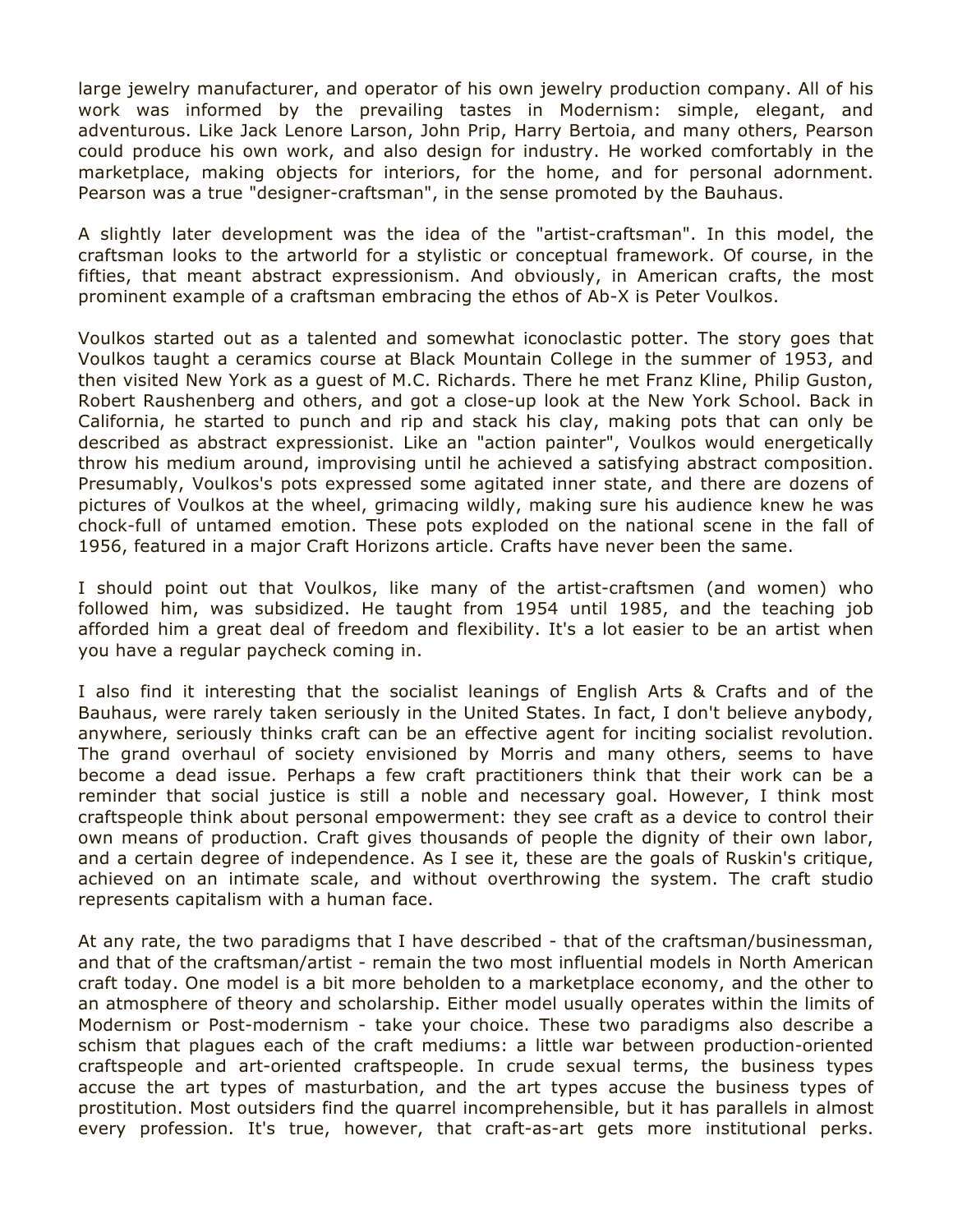Teaching, writing, exhibitions, museum collecting, and even symposia like this one, are all heavily skewed in favor of craft-as-art.

I should also mention that there are other paradigms available: craft-as-hobby; craft-asreplication (like the furniture makers who produce perfect reproductions of Shaker cabinets or Windsor chairs); or craft-as-vocation (like trade jewelers or farriers). Each of these types of craft generates its own subculture, with its own values, rules, heroes and villains. I find all of them interesting, but I must confess to knowing very little about them.

\* \* \* \* \* \* \* \* \*

At this point, I want to make a few remarks about history in general, and craft history in particular, because we are here to produce both a record of our collective past and an agenda for our collective future. History impacts on both activities.

History is a construction. It is the imposition of a narrative on the chaotic jumble of events. It seeks to impose an order which may be entirely synthetic, and is subject to the whim and politics of the historian. It is backward-looking by nature: it is a survey of what has already happened. History cannot predict the future, but it can give us some useful signposts for navigation.

In my experience, history usually consists of two basic activities. The first is editing. Whoever tackles the business of history must select some items for consideration (and thus preservation), while at the same time ignoring far more. The historian cuts and cuts and cuts, and the little bit left over makes it into the article, speech, or book. The editing is ruthless.

The second activity basic to history is writing. History is written, and usually appears as a text on a page. Or, as Wendell Castle once said to me, history is written on the secondary market. All this means that history is not an objective report, but is colored by theory, scholarship, politics, and a cash-exchange economy. And inevitably, writing about craft is a translation, from a tangible object to a text. As with any translation, something is always lost.

So, I wonder: what will the history of contemporary craft look like? Who will make the cut? What will be recorded?

The obvious and cynical answer is simple: the big stars will make the history. The record will probably consist of Leach and Hamada, Voulkos and Arneson, Castle, Albert Paley and Bill Harper, Dale Chihuly, Libensky and Brychtova, Claire Ziesler, and a few others. So far, mostly men. These choices can be seen as a cumulative sum of: the number of times one has appeared in print; the number of pieces in major museum collections, and price points. Craft history almost writes itself: all you have to do is assemble the usual suspects and say it's the official record. It could easily become a history of personalities, not of objects.

Not surprisingly, this would also be a list of those who most expertly promoted themselves (like Dale Chihuly), those who were most diligently promoted by someone else (as Voulkos was promoted by Rose Slivka), or those who made the biggest objects. In the last case, maybe Arnie Zimmerman and Howard Ben Tré both get added to the list. Most of them would be called "artists". Few of them can present a specific theory about the nature of contemporary craft.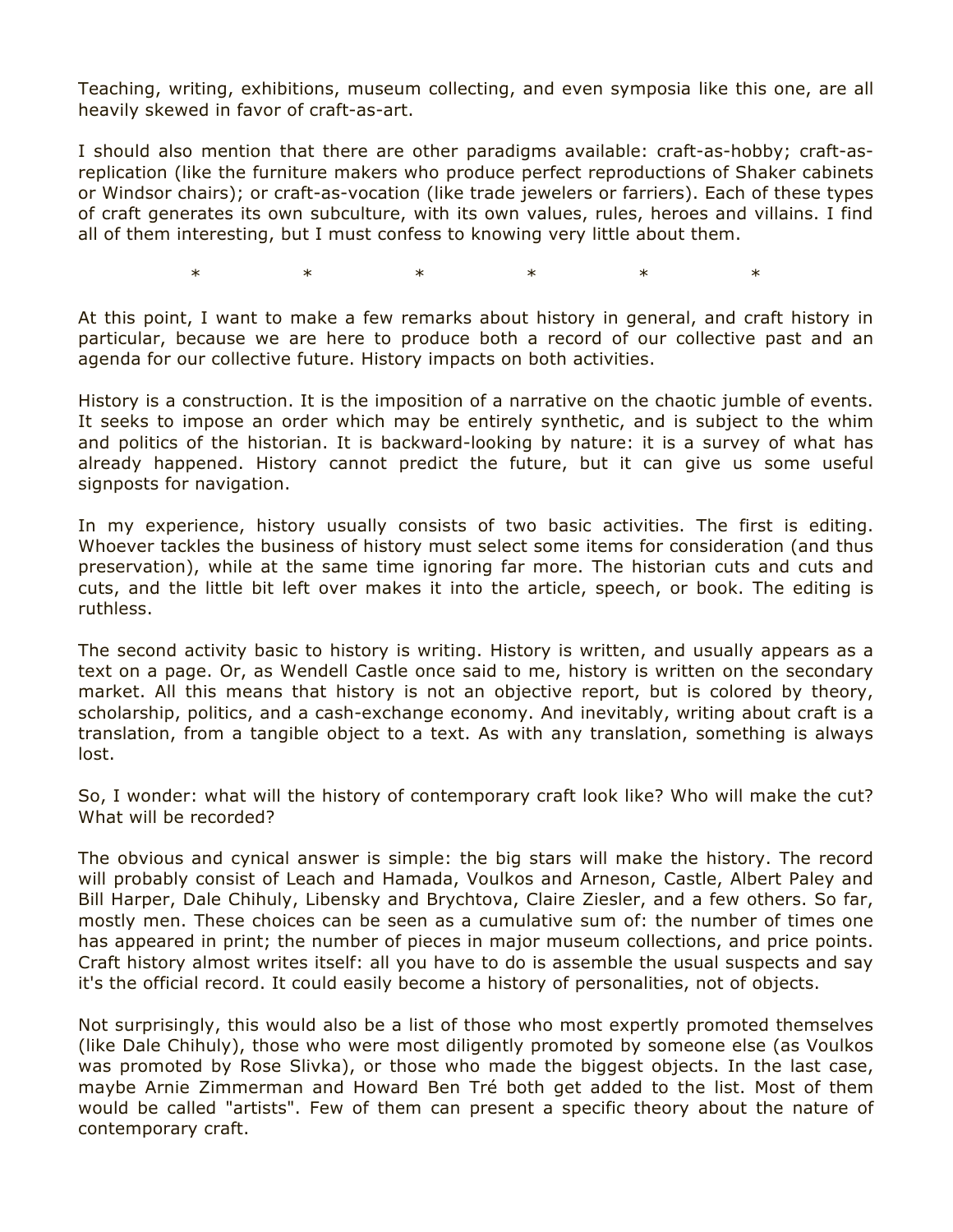I suspect this is the way the history of craft will be written. I would hate to see it happen, but it probably will.

I think there could be a more serious history. Obviously, I'm engaging in pure opinion now, but whatthehell? I told you at the beginning, this speech consists mostly of my personal point of view.

To start with, I maintain that craft is not the same as art. Although the two categories are related, they are not identical.

A craft object must, before all else, be made substantially by hand. Obviously, most people have come to accept the use of machinery, but the essence remains. Objects that are made without substantial handwork, or that are made in very large numbers with mechanically repetitive hand labor, are not commonly regarded as craft. Tupperware, tennis rackets, typewriters, or folding chairs: we don't think of these things as being craft.

Craft also depends on the respective mediums, techniques, formats, and histories that are traditionally associated with its disciplines. "Ceramics" implies the use of clay, the techniques of working clay, traditional forms of clay objects like the vessel, and the long pan-cultural history of clay objects. Each craft medium has its own list of traditional associations. Of course, part of the twentieth century craft enterprise has been to adapt new techniques (like electroforming), new formats (like computer stands), or even new materials (like plastics), but the traditional associations still constitute a center for craft. I would say that it's not a matter of either/or, but a matter of degree. There are degrees of craftness. The more an object manifests traditional craft mediums, techniques, formats, and history, the more craft-like the object is.

Obviously, many of the most interesting objects in the craftworld today are hybrids: they take characteristics of both craft and art. There are craftspeople who make installations, craftspeople who make useless objects from found material, craftspeople who put on performances. But the less an object manifests the craft attributes I mentioned, the less of a craft object it is. Thus, there are some things that I don't think are craft in any meaningful way. For instance, in 1975 Margie Hughto invited a series of painters and sculptors to work in clay at Syracuse University. One of the results was Larry Poons, slinging wet clay at a wall, in a manner similar to the way he was handling paint at the time. It might have been an interesting event, but I don't think it was craft in any meaningful sense.

That is to say, craft has inherent limits. Craft must retain a sense of the object; craft must be substantially handmade, craft might engage its own traditions, but craft cannot fully partake of the openness of contemporary art. Craft cannot be anything at all.

I find Arthur Danto's thesis about contemporary art to be very useful. Danto, a philosopher, found Andy Warhol's Brillo Boxes to be very interesting. He couldn't find a way to visually distinguish Warhol's boxes from the real thing - let's say he doesn't have a craftsman's eye for detail - and he started searching for a definition of art that would encompass the fact that, in this century, art is often indistinguishable from plain old, everyday objects. His solution had two parts. First, Danto determined that art is embodied meaning. That is to say, the only thing that ties together all the many and varied types of late 20th century art, from paintings to performances, is that they all signify some kind of specialized meaning.